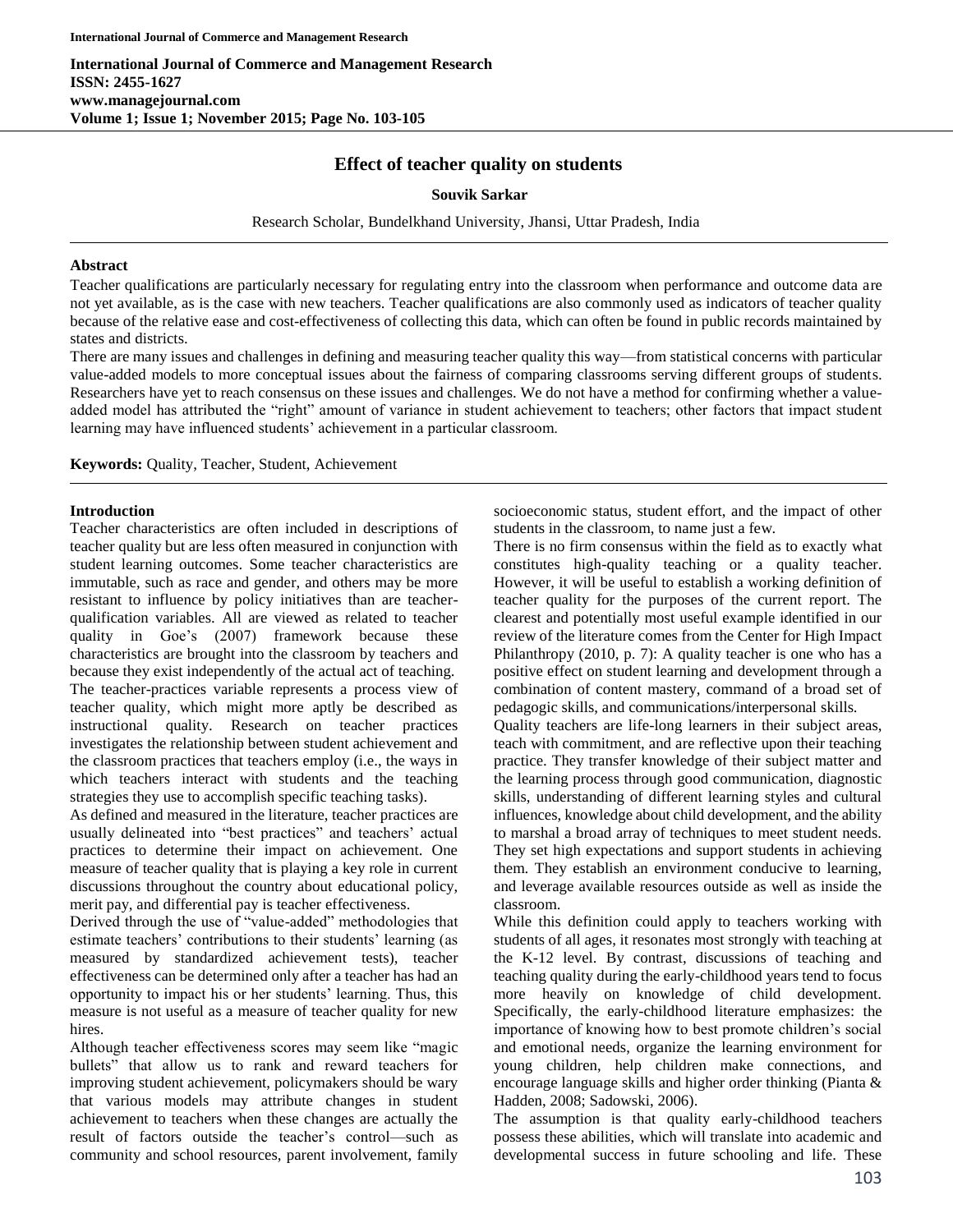#### **International Journal of Commerce and Management Research**

definitions suggest that teaching quality in practice constitutes a set of actions and activities that improve student outcomes.

# **Review of Related Literature**

Teachers' subject-area certification or authorization is one of the teacher qualifications most consistently and strongly associated with improved student achievement, especially in middle and high school mathematics (Betts *et al*., 2003; Cavalluzzo, 2004; Goldhaber & Brewer, 2000)<sup>[2]</sup>.

Carr (2006) also indicates that highly qualified teachers, or those with both full certification and demonstrated subjectmatter competency, are associated with increased elementary and middle school achievement in reading, science, and social studies as well as in mathematics. This is another area where more work must be done because the evidence of a relationship between certification and student achievement is strong primarily in mathematics but there is scant evidence in other subjects.

In an effort to pinpoint teacher quality variables across studies for which there is strong agreement, Goe (2007) recently undertook a research synthesis for the National Comprehensive Center for Teacher Quality. This particular synthesis—which is available online examines dozens of research studies that link a number of teacher quality variables to student achievement, as measured by standardized tests.

Goe's analysis unearths many contradictory and weak conclusions, but the synthesis also identifies a few strong and consistent predictors of student achievement. This Research and Policy Brief culls the associations between teacher quality and student achievement that Goe identifies, with the goal of elucidating trends relevant to current educational policymaking.

Goe' s (2007) examination of teacher quality focuses on four categories of teacher quality indicators— teacher qualifications, teacher characteristics, teacher practices, and teacher effectiveness—which, Goe determined, empirically capture the primary variables examined in research studies on teacher quality published between 2000 and 2007.

Largely due to the "highly qualified teacher" provisions of the No Child Left Behind (NCLB) Act, these four categories also align with the current national emphasis on certification and licensure, experience, and subject-matter knowledge. In addition, the four categories summarize the ways that teacher quality is commonly defined for policy purposes, and they are frequently linked to hiring and career-ladder decision making. As is often the case, despite some areas of common ground, the field remains engaged in active debate and discussion around some key aspects of defining quality teaching and its impacts. Understandings of "quality" can be contentious.

For example, in a widely cited review of research on teaching quality, Laura Goe, an expert on teacher effectiveness with the Educational Testing Service, cautions against "a one-size-fitsall definition … because a variety of occasions and purposes exist for which different definitions may be appropriate (Goe, 2007, p. 3)."

She notes that "indicators of quality relevant to making initial hiring decisions may be different from the indicators used in granting tenure, rewarding excellent performance, or identifying and supporting struggling teachers (Goe, 2007, p. 2)." She speaks to the point that different definitions may be relevant in different contexts and at different points of a teacher's career. In investigating the meaning of quality, the research literature has examined a wide range of student outcomes.

# **Research Study**

Much of the recent work in the field has focused particularly on quantifiable indicators of educational performance such as student test scores. "Hard" performance measures of these kinds have the appeal of quantifying a key outcome of student learning in a relatively objective and standardized manner for large numbers of students and teachers.

In fact, test scores and other quantitative measures are an essential foundation of the research programs that have generated key insights regarding the importance of quality teaching and supported consensus that teaching has the largest in-school impact on student learning and school leadership exerts the next-largest influence.

There is an emerging understanding about the ways in which professional development impacts student achievement. Although an experimental study examining the features of high-quality professional development showed increased teacher knowledge and desired classroom practice, it did not find that this knowledge translated into improved student outcomes or sustainable changes in practice over time.

Systematic reviews exploring the effects of professional development on student achievement have produced some additional insights. For example, a review of professional development programs in math and science found that programs focused mainly on teacher behaviors demonstrated smaller influences on student learning than did programs concerned primarily with teachers' knowledge of the subject, the curriculum, or how students learn the subject.

In a more recent review that examined more than 1,300 studies on professional development, researchers identified just nine that met the arguably overly rigorous evidence standards of the U.S. Department of Education's What Works Clearinghouse. The resulting research showed that teachers who receive "substantial" professional development — that is, an average of 49 hours in the nine studies — can increase their students' achievement by about 21 percentile points.

Another study reviewed the designs of professional development programs that reported significant effects on improving student achievement in mathematics or science. Such effective programs tended to have certain features in common, including: a strong emphasis on teachers learning specific subject content as well as pedagogical content, followup reinforcement of learning, assistance with implementation, and support for teachers from mentors and colleagues in their schools.

Induction programs are often the focus of professional development efforts aimed specifically at meeting the needs of new teachers. These programs may include mentoring, orientation sessions, classroom observations, and the use of formative assessments.

Supporters of induction and mentoring argue that high-quality programs address teacher quality by reducing the high rates of attrition among new teachers and by building the capacity of new teachers to provide quality instruction.

Moir and colleagues describe high-quality mentoring programs as having highly skilled mentors, dedicated time for mentoring, a focus on classroom and student data, engaged stakeholders, alignment with instruction, and a supportive school culture. However, a recent randomized controlled trial by the U.S.